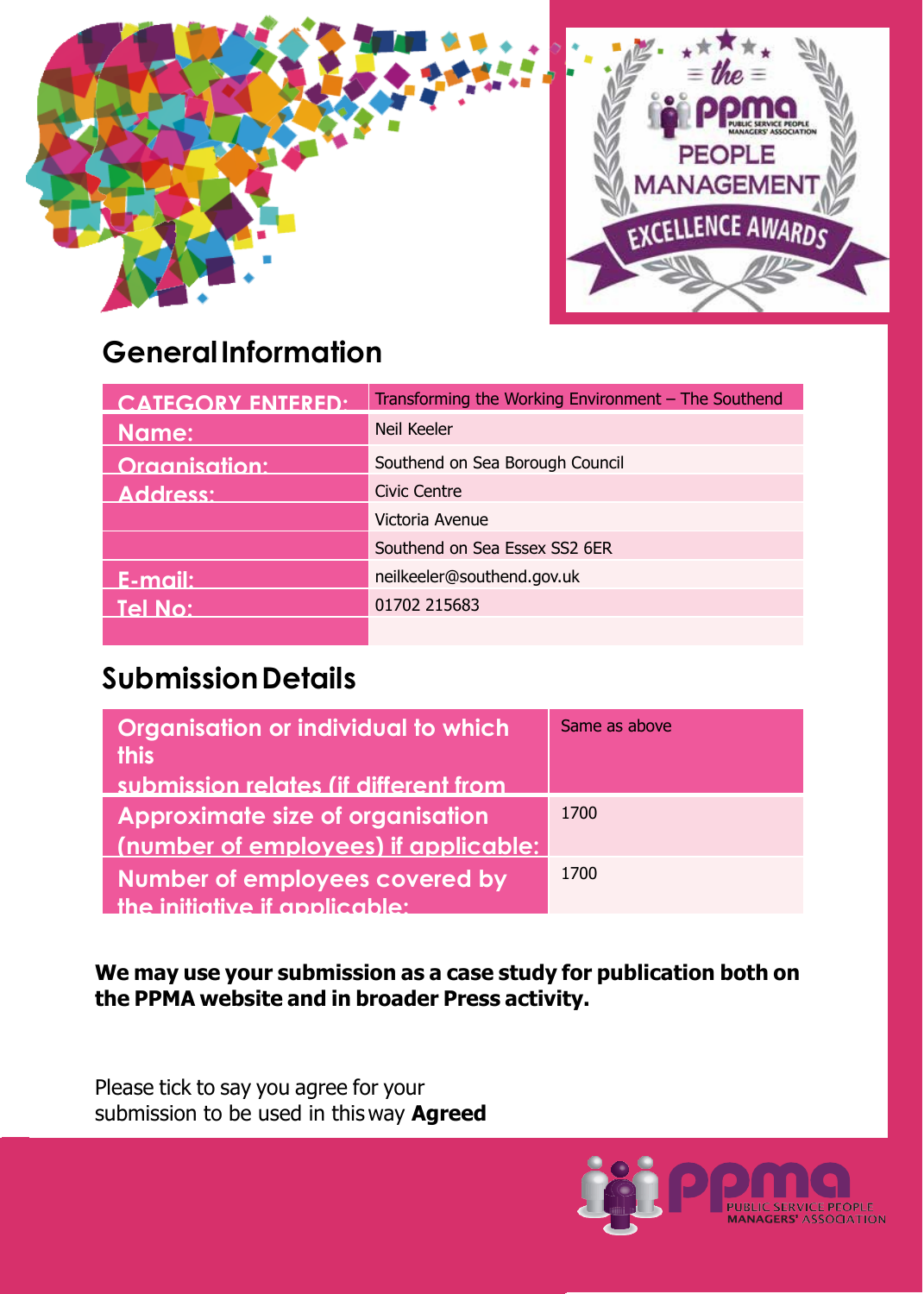### **Submission Criteria**

To enter, submit your response in Word format of up to 1,200 words, which addresses the following general criteria

- The impact your work has been had on the organisation and how you measured this
- How you involved key stakeholders in the work
- Your approach to the work/project and why this is different to work you normally undertake.

Please also ensure that you address the Award Specific Judging criteria in your response. You can find more information on [www.ppma.org.uk](http://www.ppma.org.uk/)

Please attach your entry of up to 1,200 words to this form and if required a 1 page attachment (5mb max size) to support your entry and return to Karen Dorn: [admin@ppma.org.uk](mailto:admin@ppma.org.uk) by 5.30pm on Friday 10th March 2017

For more information, please visit [http://www.ppma.org.uk](http://www.ppma.org.uk/)

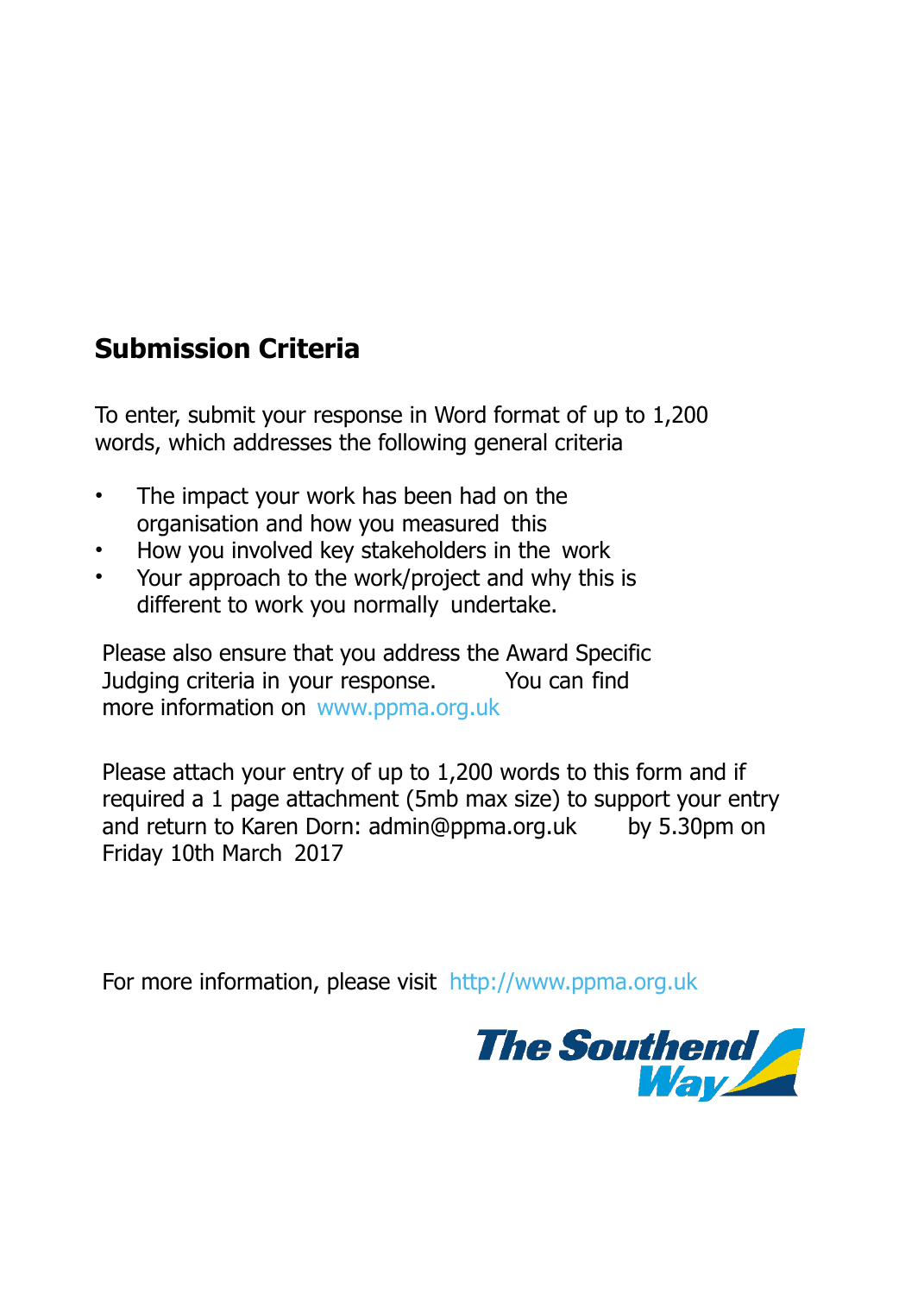#### **The Southend Way Organisational Development Programme**

**Local Government association peer reviewers left our organisation reflecting on** *'the most impressive employee engagement'* **they had seen** *'in over 25 years in local government'***.** 

*'In awe of the breath taking culture'* **they found here at Southend Borough Council this is the story of just how that transformative working culture was created, using two Organisational Development (OD) programmes.** 

Each beginning from *radically* different starting points:

- **'At risk of failing' in 2006** *the only way was up!*
- **Council of the year 2012** the pinnacle of success *now what?*

Delighted to be told we had achieved **LGC Council of the Year in 2012** (an extremely rewarding outcome from our first 2006 '*Inspiring'* culture change programme) beginning again, this time from success still meant we started by *listening*.

Our 2nd programme encouraged 2,700 suggestions from our people, focused within 5 areas to help us improve further:

- **Behaviours**
- **Capability**
- Leadership
- Shared Purpose
- **A** Values

Engagement with our 2nd programme practically **overwhelmed** us. Collating this volume of suggestions into a coherent plan, of affordable and appropriate interventions, was assisted by the very people who had supported our 1st programme our *Change Instigators.*

These volunteer *'change champions'* were used with great effect in our first programme, acting as 'narrators' and 'story tellers'.

Credibly explaining the '*heritage'* of the programmes and maintaining the continuity of our story, they were integral to culture change succeeding, as ambassadors, critical friends and in testing ideas.

Operational people, from 'front-line' and 'back office' roles, often not in management roles, they demonstrated *leadership*.

Their integrity, authenticity and passion for improvement defeated accusations of *'this is just an HR initiative'* or *'this programme won't actually change anything'.* They sieved through the thousands of suggestions, identified work streams, goals and interventions to move performance forward, *again*.

This draft programme needed support from both Councillors and our senior leadership team, aligning to our developing strategic priorities. Challenging leaders and politicians, whilst also engaging them, during the greatest reductions in budgets ever to occur in local government, made this even more complex.

When you are already perceived as successful the risk of inertia or complacency taking hold is constant.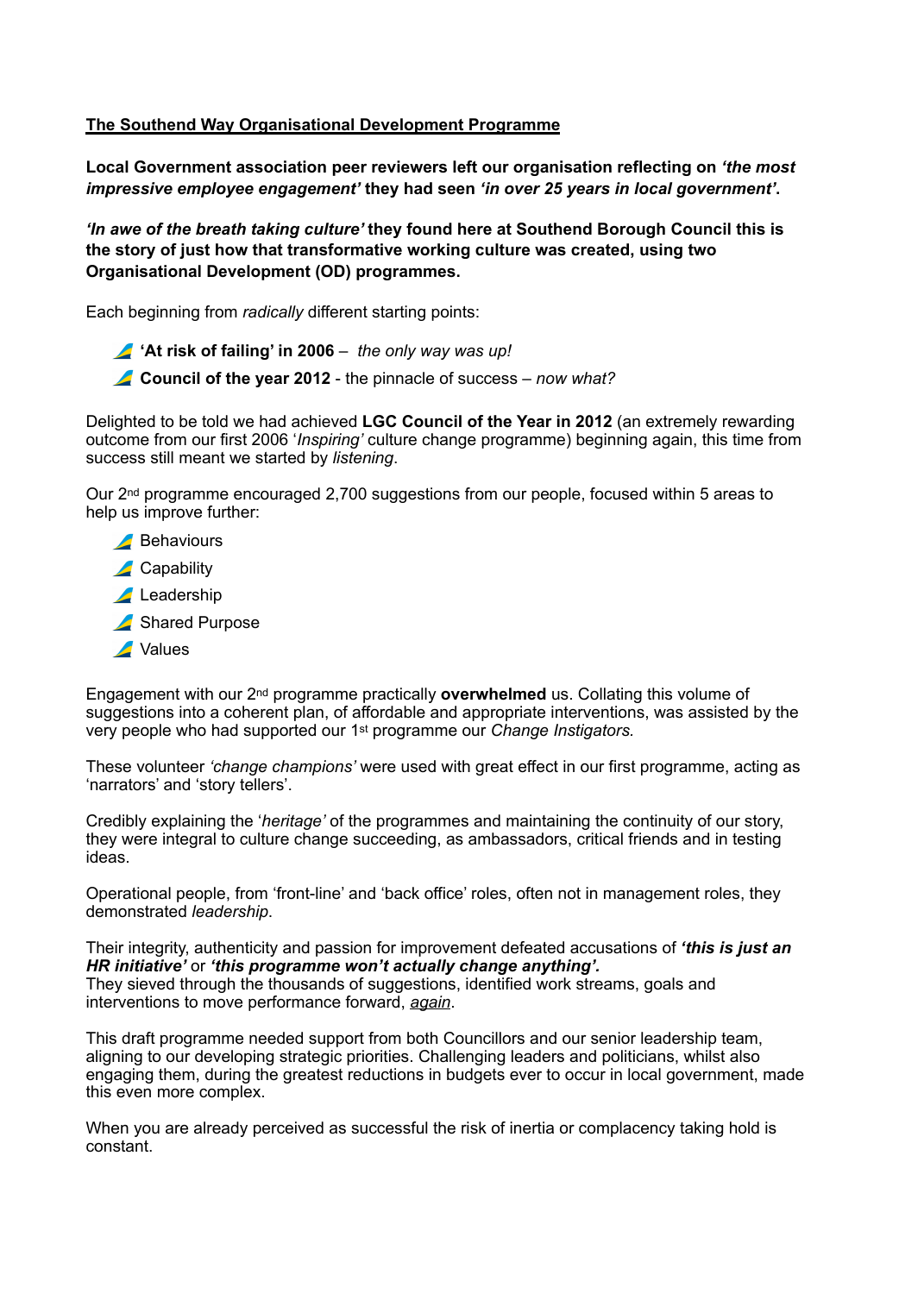Three key culture change themes emerged, embodying aims critical to our ongoing success:

- **A** Resilience and Growth
- **Engaging Leadership**
- **Focused Performance**

#### **Our Culture Change Model**

These themes and supporting workstreams became *the Southend Way*.

An Organisational Development model supported understanding and engagement.

Visually linking the synergies of the themes – a strong, resilient and skilful team, focusing on new performance challenges, with high quality engaging leadership linking the two.

> southend onsea

#### **1) Resilience & Growth**

### The Southend Way: A cultural change programme



Ensuring our people were engaged, strong, flexible and 'developed/grew' at a rate greater than that of the change, was going to be critical:

**Take Time To Think** – stopping 'the hamster wheel' to reflect and review. Access our award winning coaching programme or new action learning groups. Workshops on Systems thinking, the 21st Century Public Servant and external speakers the MD of the Metro Bank talking to us about *'creating fans not customers'* were used as provocateurs.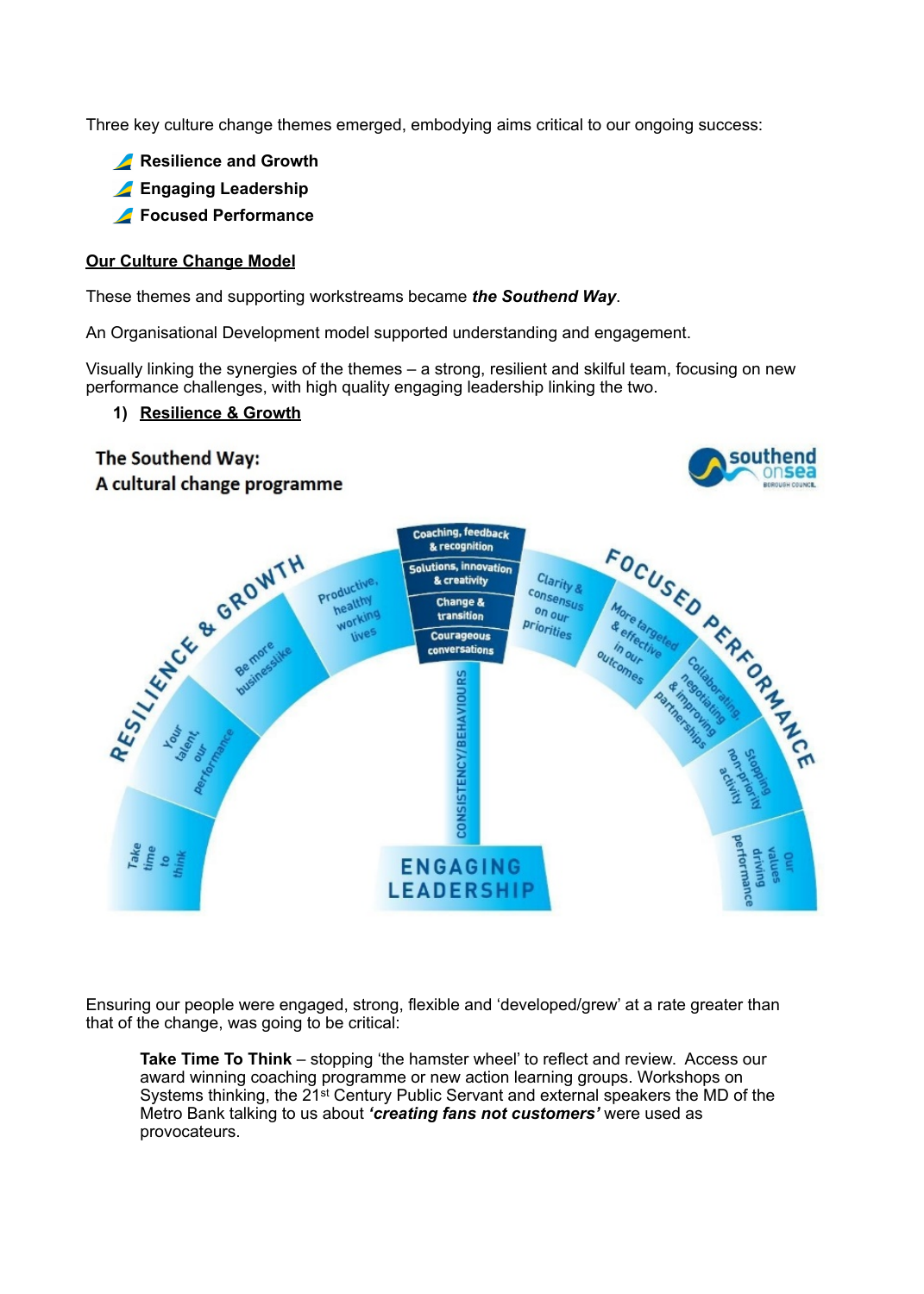**Your talent, our performance** – the workforce development cycle and how performance management supported individual's development were reviewed. A new learning management system is being with new systems to monitor and support L&D.

**Be more business-like** – Supporting services to reduce costs (£56m 2011-15 in the context of a £124m revenue budget), also improving income becoming more entrepreneurial.

**Productive, healthy working lives** – Introducing a new resilience programme using a holistic resilience profiling tool showed our commitment. Public health colleagues contributed with Mindful Employer status adopted – staying healthy both physically and mentally was critical.

#### **2) Engaging Leadership**

Engaging Leadership had been critical to our previous success. A new leadership development programme with the Real World Group using their 360 feedback tool challenged leaders again.

'Downsizing' risked devastating our employee engagement, four critical workstreams sought to ensure that didn't happen:

**Courageous conversations** – leaders would need to challenge previous practice, addressing the 'elephants in the room' addressing difficult issues.

**Change & transition** – courageous conversations would focus on change, and critically supporting transition – ensuring our people successfully adapted and managing the impact it would have on them were priorities for leaders.

**Coaching, feedback & recognition** – leaders needed to develop and grow our people, coaching higher performance in a developmental way.

**Solutions, innovation and creativity** – enabling our people would to create innovative solutions to not only maintain our services, but improve them.

#### **3) Focused Performance**

Our final theme needed to wed our changing business strategy, to our people. informing what needed to be different and how. Arguably the most challenging theme it needed to encourage:

**Clarity & consensus on our priorities** – SBC was re-aligning reduced resources whilst ensuring those in greatest need were supported. A new conversation with our community titled **'Our town our future'** started identifying key outcomes for the.

**More targeted & effective in our outcomes** – Every service or relationship has been reviewed, ensuring our focus is impact/outcome not procedure. Coaching to outcomes was key - not the process and bureaucracy on the way!

**Collaborating, negotiating & improving partnerships** – Partners were involved extensively in both programmes.

**Stopping non-priority activity** – SBC like all other UK councils is pressured to stop some services. Innovative practice, increasing income, wider use of volunteers and closer partnership working have all been used to minimise service closures.

#### **Our values embedded in our performance**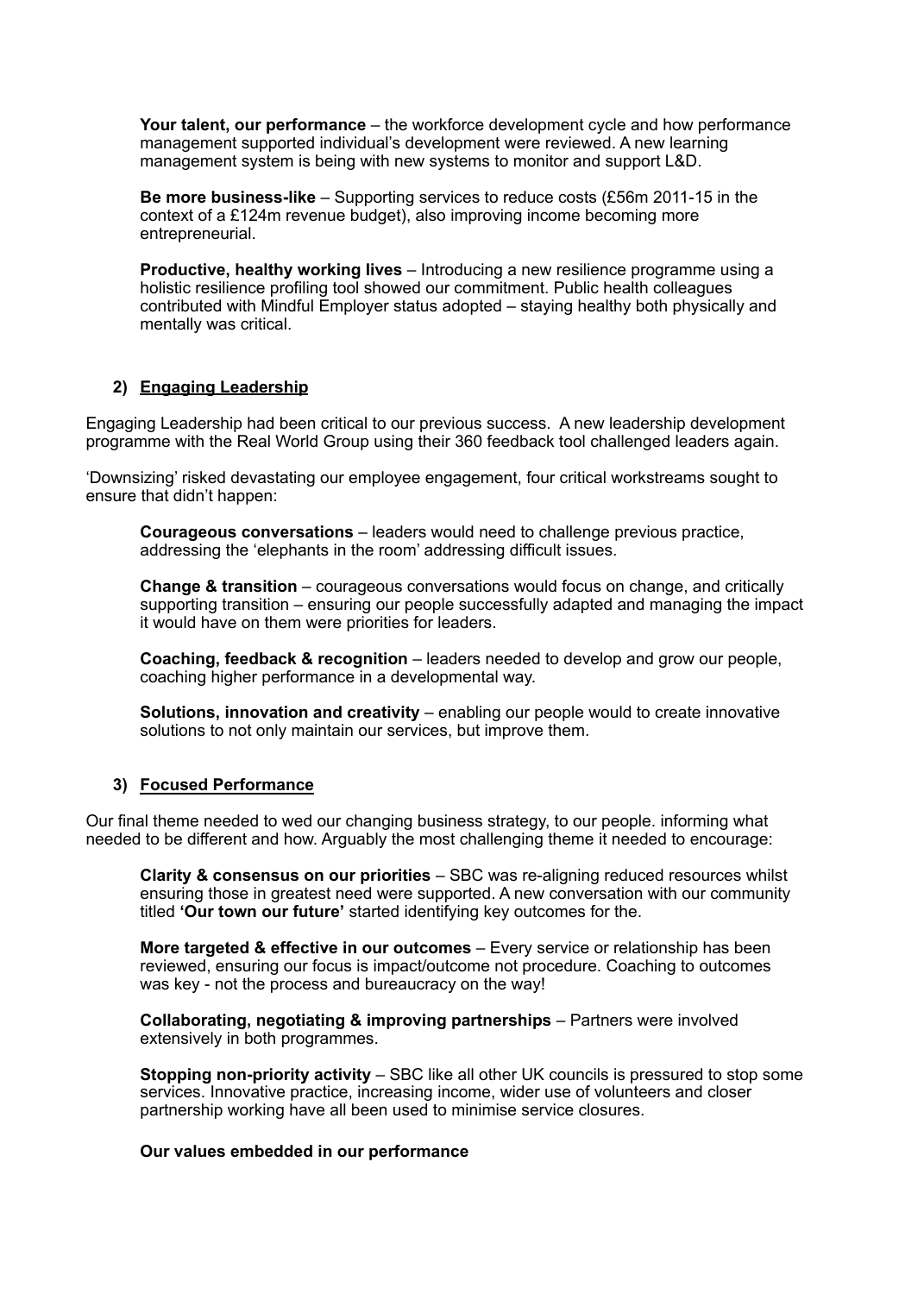Identified in our first culture change programme, our values were reviewed in 2011 and firmly re-confirmed as relevant.

Programmes promoting **'Doing the right thing'** and team Values workshops were introduced.

Acting as 'a safety valve' to the emerging risks that occur in a much busier yet downsizing organisation, they ensured how we worked was sustainable and our behaviours were the '*right'* ones .

*Our people repeatedly expressed that if in changing the council, we left behind our values and everything they represented, then we would have not succeeded.* 



### **Our Values**



#### **Outcomes – so what?**

We measure our culture change outcomes from what we achieve for Southend, 'Creating a better Southend' is of course our point. Our 2015 LGA *independent and external* Peer group review noted the following:

"The Council has a track record for achieving – **it has a 'can do' attitude"**

"Enduring and purposeful senior management leadership – winning [MJ Senior Leadership](http://awards.themj.co.uk/winners) 

[Team](http://awards.themj.co.uk/winners) of the year 2016"

"Successfully managed £66m of reductions (from 2011/12 to date) **with minimal negative** 

#### **impact on services"**

- "Managed a complex political administration offering stability through change"
- $\blacktriangle$  "Delivered critical service improvements e.g. new waste contract saving £22m over 15

years **and** achieving improved outcomes"